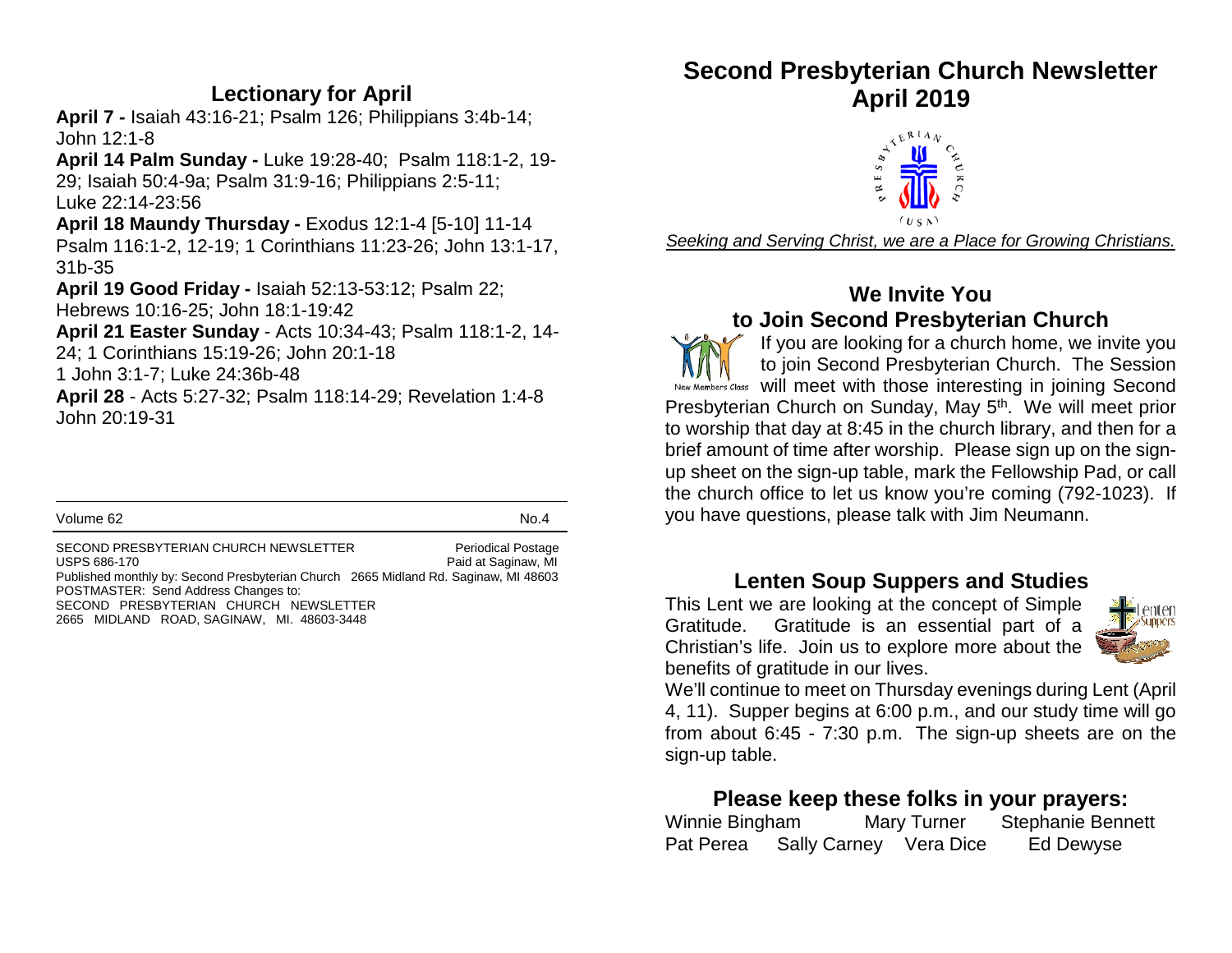### **Maundy Thursday Worship at 7:00pm**

Our Maundy Thursday worship on April 18 at 7:00pm, is a Service of Tenebrae. This is a solemn fourth century observance of the Lord's Supper. This service involves extinguishing



candles as a reminder of the darkness that covered the face of the earth after the Passion and Crucifixion of Jesus Christ. We invite you to come celebrate the meal that Jesus shared with his disciples in the Upper Room.

### **Good Friday Worship**

The Good Friday Ecumenical services will be held on April 19, at First United Methodist Church, 4790 GOOD FRIDAY Gratiot. There are two 1/2 hour services at 12:00pm and 12:30pm. You can attend either or stay for both services.

### **Easter Sunday, April 21 - Worship at 9:30am**



Come and worship with us on Easter Sunday! Our service of worship will be at 9:30am. There will be no Sunday school on Easter and children and youth are encouraged to worship with their family. Nursery is available.

## **The "**Odd**" Tuesday Bible Study**

Our next study will be on April 30 (the fifth Tuesday). We will continue to look at the book of Exodus beginning at 7:00pm, and finish sometime between 8:00 and 8:30pm, depending on how discussion goes. So mark your calendars, bring your bible and join in!

#### **Men's Fellowship Breakfast**



Saturday, April 6th, for breakfast, study and fellowship. We meet at 8:00 a.m. at the church, as we continue our study of the Acts of the Apostles. Come and join us for breakfast, study and fellowship!

### **Florence Gilmour Circle**

All women of the church are invited to join us on Wednesday, April 10<sup>th</sup>, at 9:30am as we take a look at "What Presbyterians" Believe".

### **Confirmation**

Confirmation for our 8<sup>th</sup> and 9<sup>th</sup> graders will take place on Palm Sunday, April 14 during the worship service. The confirmands this year are: **Sophia Egbert, Jacob Higley, Ethan Hoeppner, Anna Krugielki, and Claire Rousseau.**

**One Great Hour of Sharing** We will receive the One Great Hour of Sharing Offering on Palm Sunday, April 14.Millions of Christians join together through One Great Hour of Sharing to share God's love with people experiencing need. Recognizing that the hope we have in Christ is lived out in our hope for one another, we respond with gifts for people around the world to find hope for a brighter future. Your gifts will support ministries of disaster response, refugee assistance, resettlement, and community development.

## **2nd @ Second Adult Education**



We are continuing our study of the weekly Sunday lectionary through April. No advanced preparation is necessary - just grab a coffee, show up at 10:45AM in the library, and get ready to delve deeper into the

readings of our morning worship service! **There will be NO class on April 14 (Palm Sunday) and April 21 (Easter).**

## **Fish Fry and Bake Sale Update**

Our March Fish Fry was a great success. The record-breaking profit from sales and donations was \$3,611.00 for the Presbyterian Men's group to use for our building and grounds projects and other major purchases. Sales and donations from the bake sale of \$675.00 support Presbyterian Women mission related projects.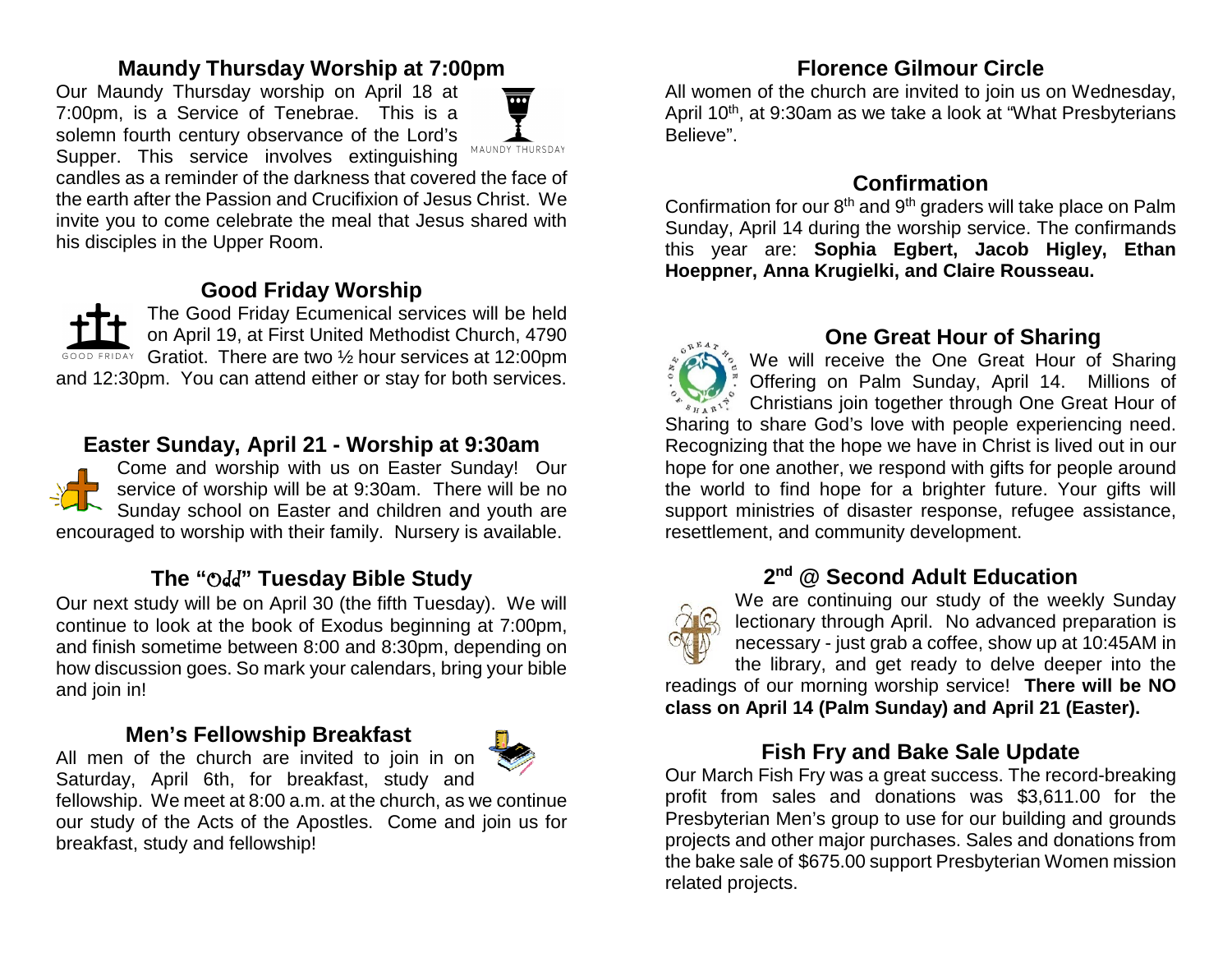#### **Youth Events**

**Sunday, April 7th** - PYG 10:45am to noon. We will be shopping for the care packages we are going to send to college members!

**Sunday, April 14th** - PYG 10:45am to noon

**Sunday, April 21st** - no PYG - Happy Easter! Enjoy the day with your family!

**Sunday, April 28th** - Game Night!! See newsletter and bulletin for details

**Sunday, May 5th** - Loons Baseball Game! Mark your calendars!

#### **PYG Game Night**

Join us on Sunday, April 28th from 5:30pm to 7:30pm for dinner and a game night!! We will be joined by youth from First Presbyterian Church!

## **Come Sing with Us**



If you have ever thought about how much fun it would be to sing with the choir, now is the time to give it a try! Everyone is welcome. If you're unable to sing every week, no problem... just sing when you can. If you would like to just sing with

us on Palm Sunday and Easter, we would love to have you join us. The Chancel Choir rehearses every Wednesday at 7:00 pm. This is the perfect time to come and sing with us!

## **Band Concert - April 29**

The Saginaw Area Concert Band will be preforming a concert at Second Presbyterian Church on Monday, April 29, at 7:00 pm. We hope you will mark your calendars and plan to



join us that night for a wonderful evening of music. Be sure to stay after the concert for a reception in the gathering area.We are in need of cookies, muffins, or any other individually sized baked goods for the reception following the concert. Sign-up sheets are on the table in the gathering area.

## **Mission News**

 **"Go also the second mile" - Matthew 5:4**

The Mission Committee would like to thank all of the congregation for their support of the **Hope and Care Totes**. Last year we had 25, but this year we collected and delivered 34 Hope and Care Totes to the **Saginaw Rescue Mission. We just finished** up the **Old Town Baby Pantry** and it is really looking great. Thank you all!

**Our April Mission Focus** will be the collection of nonperishable items for the **Food Pantry at First Presbyterian Church**. We'll be collecting money and/or food throughout this month.

### **A Report from the Session**

At the Annual Meeting in January, a suggestion was made that we get an estimate to renovate the kitchen. Session promised to look into this. The Session, at its meeting in both February and March, discussed the possibility of

renovating the kitchen. The understanding is that renovations would bring the kitchen up to code for being a "licensed commercial kitchen". The Health Department was contacted, and some initial cost estimates were discussed. After discussion, the Session determined that the costs that would be incurred to renovate the kitchen would be too great and that it would not be economically feasible to undergo a kitchen renovation at this time.

## **Scrip**



Spring break, spring cleaning, spring fashion, spring projects? Scrip has you covered! Purchase gift cards for all your spring activities. We will order SCRIP **the first** of every month.

Scrip is basically free money for the church. We buy gift cards at a discount from 2-19% and you purchase them to use at face value. It's a *super* way to donate to the church! Stop in the office to see what we have on hand or to place an order.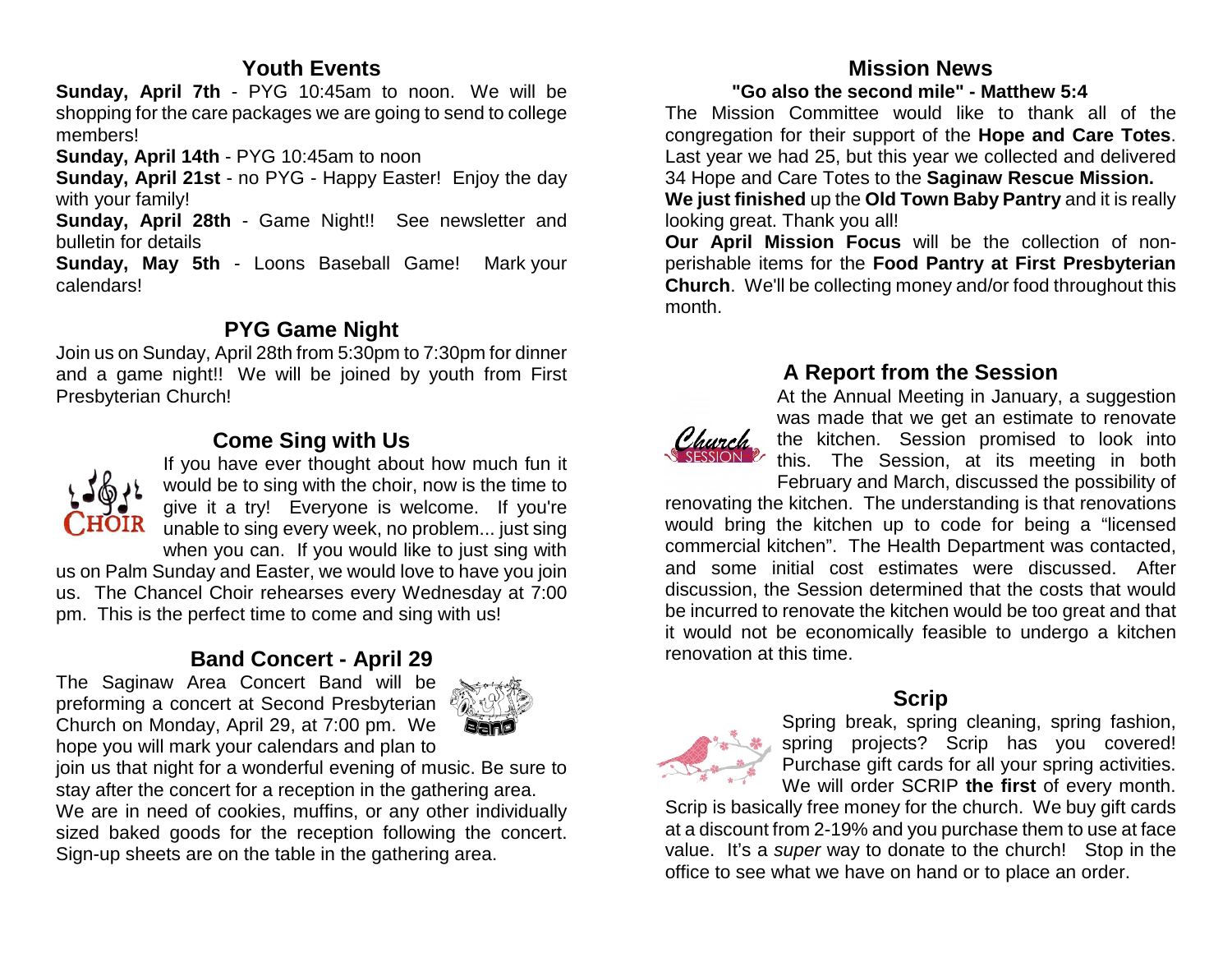#### **Vacation Bible School**

 Have you "HERD"? It's about to get WILD! We're going on an African safari/adventure **June 24 – June 28 from 9:00AM – 11:45AM**!! Make **"ROAR"** VBS your "mane" event this summer! At Roar, kids discover that God is good even when life get wild! Kids participate in memorable Biblelearning activities, sing catchy songs, play teamwork-building games, devour yummy Pe is Wild - God is good treats, experience one-of-a-kind Wild Bible Adventures, collect Bible Memory Buddies to

remind them of God's love, and test out Sciency-Fun Gizmos they'll take home and play with all summer long. Plus, kids will learn to look for evidence of God all around them through something called God Sightings. Each day concludes with the Safari Celebration that gets everyone involved in living what they've learned.

**Registration forms and adult volunteer sign-up sheets are available in the Sunday school hallway.** Registration is open to children ages 4 year old -  $6<sup>th</sup>$  grade, \$6 per child or \$12 per family. If you need help paying for VBS, please see Peggy.

**We will need Station leaders, Crew leaders, and many more assistants!** There is information available for you to decide where you would like to serve! It will be the best week of your summer! Come sign-up and join us! Hope to "spot" you there!

Also, if you have any décor that would fit an African scene/savanna such as grass skirts, grass/bamboo mats, stuffed animals, plastic "ants" or "termites", bright African materials, etc., please let Peggy know! Thank you!

Check the Sunday school hallway for items we will need to have donated.

**NV** ONE GREAT HOUR OF SHARING SPECIAL OFFERINGS **IUNGER · DISASTER · DEVELOPMENT** 



Text SHARING to 56512 to learn more about how your gift to<br>One Great Hour of Sharing makes a difference, or visit www.pcusa.org/oghs

You shall be called repairers  $\int$  of the breach  $-$  ISAIAH<sub>5</sub>8

SHARING GOD'S LOVE WITH OUR NEIGHBORS-IN-NEED AROUND THE WORLD BY PROVIDING **RELIEF FROM NATURAL** DISASTERS, FOOD FOR THE HUNGRY, AND **SUPPORT FOR THE** POOR AND OPPRESSED.